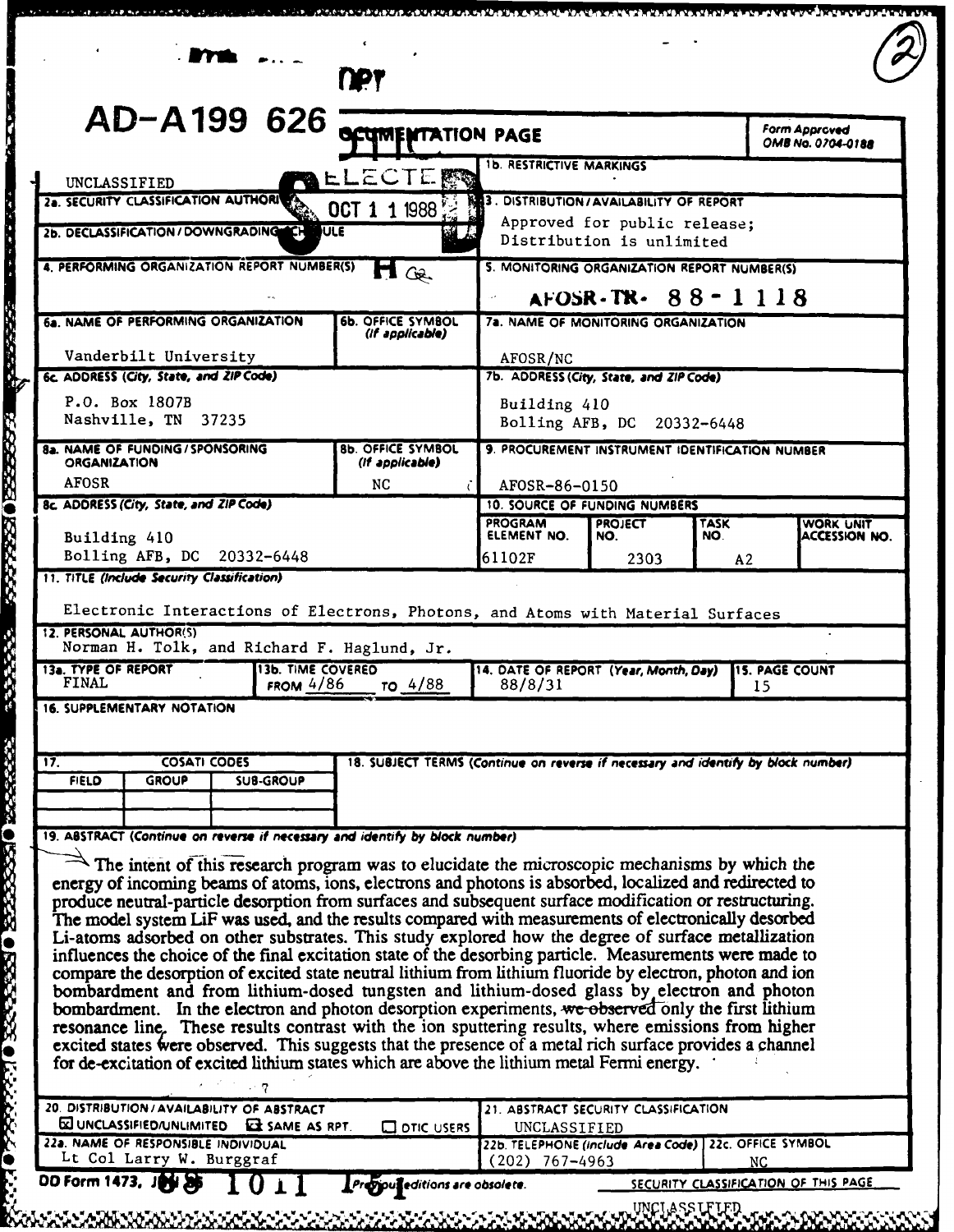# **AFOSR. TR.** 88-1118

#### COMPLETED **PROJECT** SUMMARY

#### TITLE: Electronic Interactions of Electrons, Photons and Atoms with Material Surfaces

PRINCIPAL INVESTIGATORS: Professor Norman H. Tolk

Professor Richard F. Haglund, Jr. Department of Physics and Astronomy, and Center for Atomic and Molecular Physics at Surfaces Vanderbilt University Nashville, TN 37235

INCLUSIVE DATES: 15 April 1986 - 14 April 1988

CONTRACT/GRANT NUMBER: AFOSR 86-0150

COSTS AND FY SOURCE: \$90,000, FY87; \$114,921, FY88

SENIOR RESEARCH PERSONNEL: Professor Marcus H. Mendenhall

Dr. Peter Nordlander Professor Joel Tellinghuisen Professor Royal G. Albridge Professor Alan V. Barnes Dr. Dwight P. Russell

JUNIOR RESEARCH PERSONNEL: Doug Harper

Mike Albert Doug Cherry Mike Shea Shirley Oyog

PUBLICATIONS:

"Energy Shifts and Broadening of Excite.' Hydrogen-Atom Levels in the Vicinity of a Metal Surface," P. Nordlander and J. C. Tully, Phys, Rev. Letters **61,** 990 (1988)

"Electronic Transitions in Surface and Near-Surface Radiation Effects," R. F. Haglund, Jr., M. H. Mendenhall, N. H. Tolk, G. Betz, and W. Husinsky, Nucl. Instr. and Meth. B32, 321 (1988)

"Extended Huckel Theory for Ionic Molecules and Solids: An Application to Alkali Halides," Y. Wang, P. Nordlander, and N. H. Tolk, to be published in the October 1988 issue of **J.** Chem. Phys.

"Ultraviolet Spectroscopy of **CN-** in Alkali Halides: Dynamics of the Metastable Triplet State," M. Sarnthein, P. Savundararaj, N. Tolk, and J. Tellinghuisen, Chem. Phys. Letters 147, 59 (1988)

FRINCIPAL INVESTIGATORS:<br>
Separation (11 Topics and Assemberg, and<br>
Context for Abound, E.<br>
Context for Abound, The Context of Physics and Assemberg, and<br>
separation (1995) and FRINCIPES.<br>
IS April 1986 - 14 April 1988<br>
CO "PSD of Excited Hydrogen from KCI," L. T. Hudson, A. V. Barnes, N. J. Halas, R. F. Haglund, M. H. Mendenhall, P. Nordlander, N. H. Tolk, Y. Wang, and R. A. Rosenberg, in Desorpfion Induced **by** Electronic Transitions. **DIET III** ed. by R.H. Stulen and M.L. Knotek \* (Springer-Verlag, Berlin, 1988) p. 274

Approved for purlic release;<br>distribution unlimited.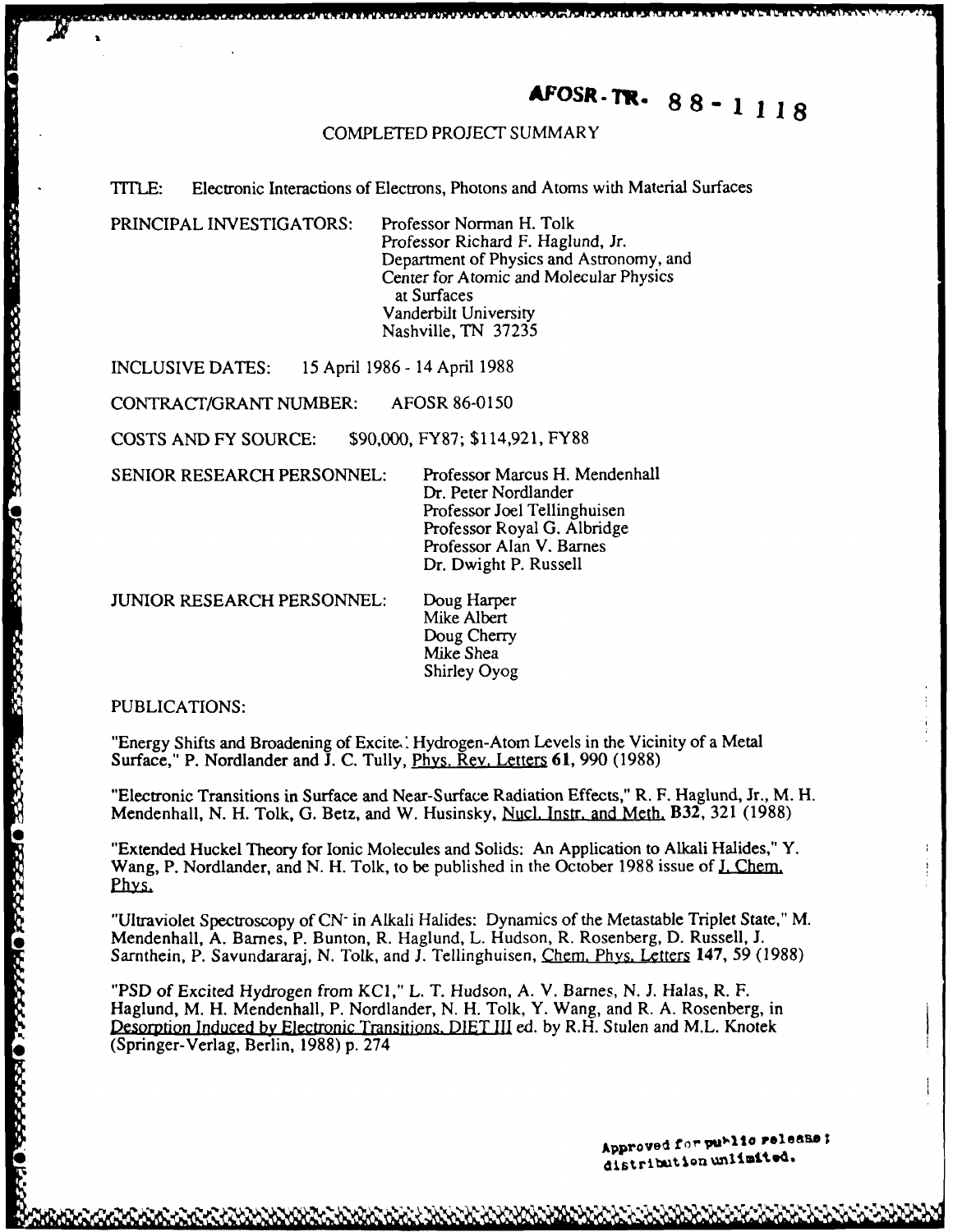"Optical Radiation from Electron, Photon and Heavy Particle Bombardment of Lithium Fluoride and Lithium-Dosed Surfaces," N. H. Tolk, R. G. Albridge, A. V. Barnes, R. F. Haglund, Jr., L. T. Hudson, M. H. Mendenhall, D. P. Russell, J. Sarnthein, P. M. Savundararaj, and P. W. Wang, in Desorption Induced by Electronic Transitions. DIET III, ed. by R.H. Stulen and M.L. Knotek (Springer-Verlag, Berlin, 1988) p. 284

"Long Lifetime of Bulk Luminescence Observed in Spectrosil Glasses Under Electron Bombardment," P. W. Wang, R. F. Haglund, Jr., L. T. Hudson, D. L. Kinser, M. H. Mendenhall, N. H. Tolk, and R. A. Weeks, in Desorption Induced **by** Electronic Transitions. **DIET** III, ed. by R.H. Stulen and M.L. Knotek (Springer-Verlag, Berlin, 1988) p. 289

"Intracavity Optical Damage Due to Electrons, Ions and Ultraviolet Photons," R. F. Haglund, Jr., SPIE 895, 182 (1988)

#### ABSTRACT OF OBJECTIVES AND ACCOMPLISHMENTS:

The intent of this research program is to elucidate the microscopic mechanisms by which the energy of incoming beams of atoms, ions, electrons and photons is absorbed, localized and redirected to produce neutral-particle desorption from surfaces and subsequent surface modification or restructuring. In particular, we emphasized (1) heavy-particle-, electron-, and photon-induced desorption measurements for the case of the model system LiF, (2) kinematically-complete experiments in which all the neutral species desorbed from a surface are detected, in order to form a complete picture of the energy balance in electronically induced desorption processes for the LiF model system, (3) Parametric and time resolved studies of electronically-stimulated desorption as a function of incident-beam energy, beam intensity, and substrate conditions, and (4) comparison of the results of the above experiments with measurements of electronically desorbed Li-atoms coadsorbed with O-atoms on well defined crystals.

These comparative studies of electron, photon and ion bombardment of the same sample surface probed the various channels through which incident particle energy is dissipated. Electron or photon irradiation of alkali halides results in the swift ejection of halide atoms, leaving behind an enriched alkali metal surface from which the alkali atoms thermally desorb. Ion bombardment involves momentum transfer as well as electronic mechanisms, which results in a different surface stoichiometry at the time of desorption. This study explored how the degree of surface metallization influences the choice of the final excitation state of the desorbing particle. Measurements were made to compare the desorption of excited state neutral lithium from lithium fluoride by electron, photon and ion bombardment and from lithium-dosed tungsten and lithiumdosed glass by electron and photon bombardment.

In the electron and photon desorption experiments, we observed only the first lithium resonance line. These results contrast with the ion sputtering results, where emissions from higher excited states are observed. This suggests that the presence of a metal rich surface provides a channel for de-excitation of excited lithium states which are above the lithium metal Fermi energy. This quenching of the higher excited lithium lines is less likely when the sample is excited **by** ions. These studies have shown substantial success and have pointed the way for significant future For progress. Further studies presently supported by AFOSR on another contract involve careful  $\frac{1}{2}$  surface analysis of the stoichiometry of lithium fluoride during ion, electron and photon irradiation. The ultimate aim of this research program is to characterize the final states of all the desorption  $\frac{1}{10}$  products and the extent to which they are influenced by the surface, exciting beam and secondary processes.

 $Bv$ Distribution/ Availat11fty Cclas  $\lambda$ *va'l and/er* Dist Spacial *L* **!-z** *-,'ft*

U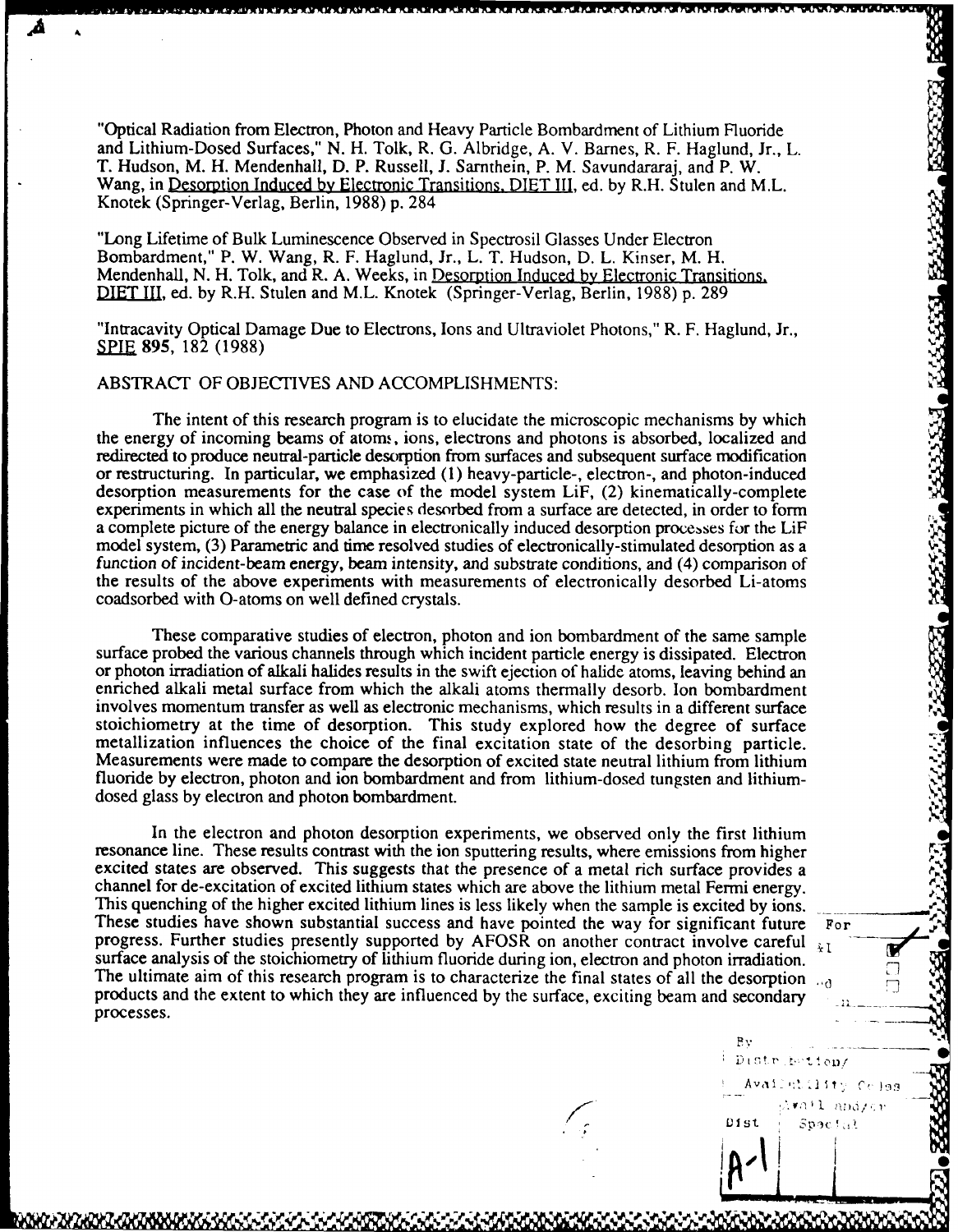

# Electronic Interactions of Electrons, Photons, and **Atoms** with Material Surfaces

Grant AFOSR 86-0150

Norman **1H.** Tolk, and Richard F. Haglund, Jr. Department of Physics and Astronomy, and Center for Atomic and Molecular Physics at Surfaces Vanderbilt University Nashville, TN 37235

Final Report for the period 15 April 1986 - <sup>14</sup>April **1988**

# Prepared **for**

Air Force Office of Scientific Research Directorate *of* Chemical **awl** *A tmnospheric* Sciences Department of the Air Force *iolling* Air Force *Base, DC 20.32-6448*

**Areved for public refinances**<br>Arthution **unlimited.**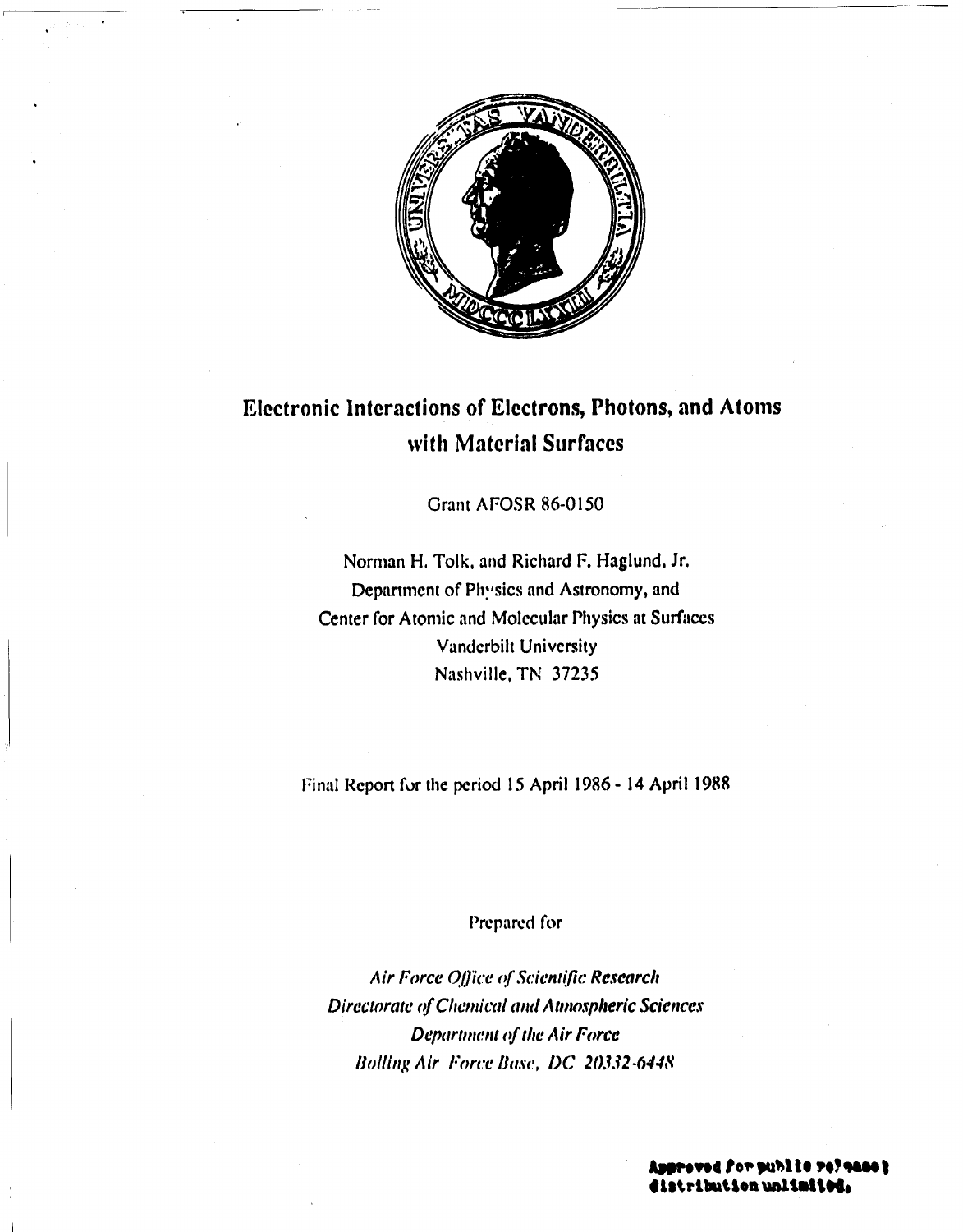#### **1.** Research Objectives

**CONTRACTOR** 

*<b>OFFREE CONTRACTES CONTRACTES* 

The object of this research program was to address specific questions related to the ways in which energy is absorbed, localized and redistributed in electronically-stimulated desorption processes. Thus an experimental study was carried out of the various energy-transfer channels through which bombardment by energetic electron, heavy-particle, and photon beams leads to (a) surface modification, erosion and macroscopic damage of the LiF model system, and (b) desorption of Li atoms adsorbed on well defined surfaces. In particular, we emphasized (1) heavy-particle-, electron-, and photon-induced desorption measurements for the case of the model system LiF, (2) kinematically-complete experiments *in* which all the neutral species desorbed from a surface are detected, in order to form a complete picture of the energy balance in electronically induced desorption processes for the LiF model system, (3) parametric and time resolved studies of electronically-stimulated desorption as a function of incident-beam energy, beam intensity, and The object of this research program was to address specific questions related to the ways in which<br>energy is absorbed, localized and redistributed in electronically-stimulated desorption processes.<br>Thus an experimental stu of electronically desorbed Li-atoms coadsorbed with 0-atoms on well defined surfaces.

This research bore directly on a broad spectrum of insulating materials involving considerations of time resolved and spatial energy localization measurements, exciton creation, and the role of defects at surfaces and at interfaces in altering local potentials which are involved in bond-making and breaking processes. In previous studies, we have established that neutral particle desorption via electronic transitions is a dominant effect of low-energy photon, electron and ion irradiation incident on many insulating surfaces, and plays a pivotal role in surface modification and damage in such materials<sup>1</sup>. The mechanisms by which this desorption occurs are even yet only partially understood. However, it is clear that *desorption induced by electronic transitions* (DIET) is an ubiquitous phenomenon, occuring on the surface of every material thus far studied. The desired end result of this research program was the identification and elucidation of the primary mechanisms through which the deposition of electronic energy in the near surface bulk leads to desorption and consequently to changes in surface structure and composition. Significant progress was made in carrying out the research objectives.

The experiments oerformed in the program were concerned with the most basic questions of surface physics and chemistry, involving the geometrical structure, electronic structure and dynamics of bond-making and -breaking at surfaces. These comparative studies of electron, photon and ion bombardment of the same sample surface probed the various channels through which incident

2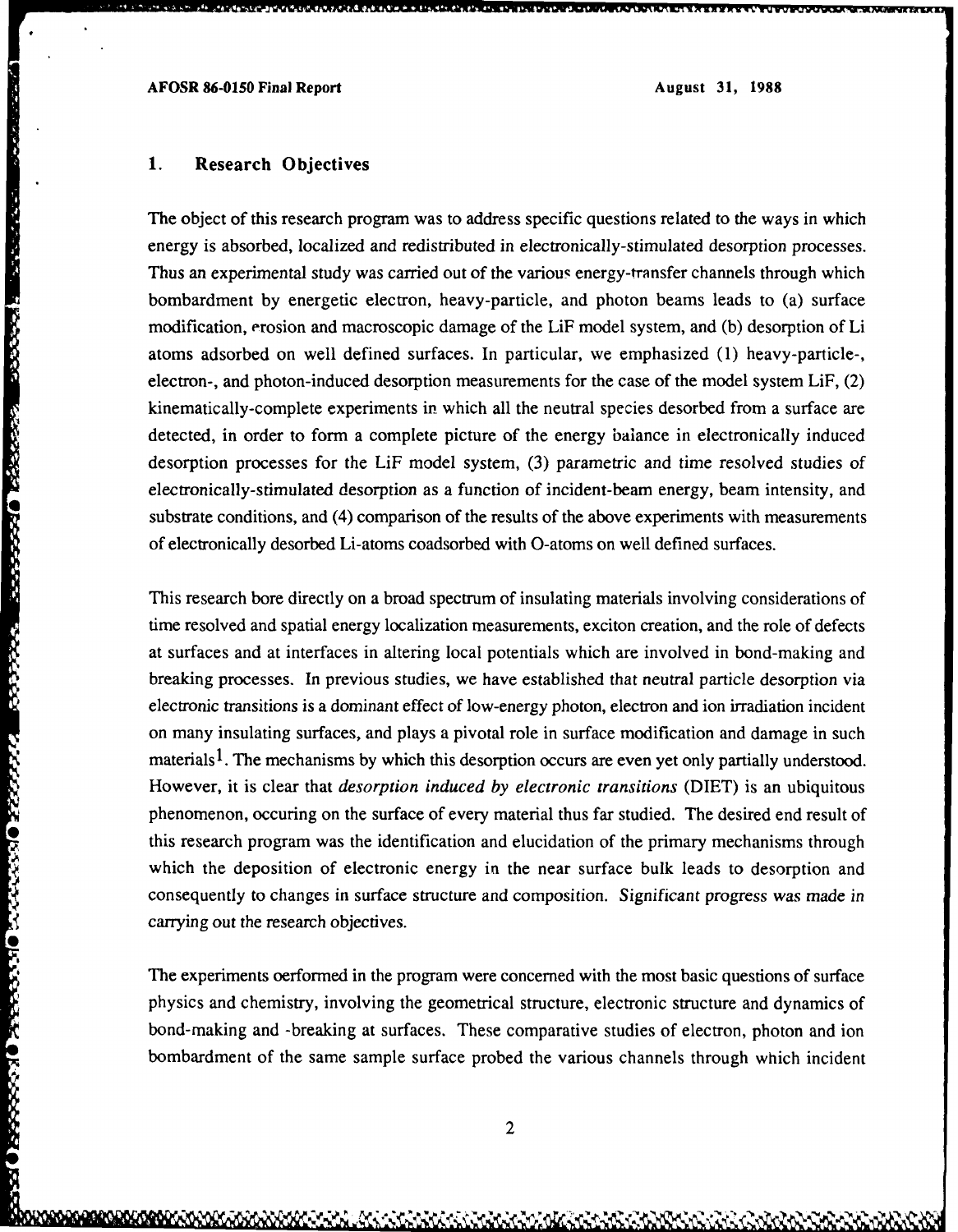**DERE ERRORENT EF***FECTS***TEC ERRORER EFFECTS** 

particle energy is dissipated. Electron or photon irradiation of alkali halides results in the swift ejection of halide atoms, leaving behind an enriched alkali metal surface from which the alkali atoms thermally desorb. Ion bombardment involves momentum transfer as well as electronic mechanisms, which results in a different *surface* stoichiometry at the time of desorption. This study explored how the degree of surface metallization influences the choice of the final excitation state of the desorbing particle. Measurements were made to compare the desorption of excited state neutral lithium from lithium fluoride by electron, photon and ion bombardment and from lithium-dosed tungsten and lithium-dosed glass by electron and photon bombardinent.

## 2. Research Status

#### A. PSD of Li\* from Lithium Fluoride

Photon irradiation studies were performed at the University of Wisconsin's Synchrotron Radiation Center at Stoughton, Wisconsin. Zero order visible and ultraviolet photons from the two meter grazing incidence Brown-Lien-Pruett monochromator (20 - 1200 eV) were incident along the surface normal upon a LiF crystal which was previously cleaved in air and baked under UHV conditions at 600'C. The photon detection system included a 0.3 m McPherson 218 monochromator which has a resolution of 26.5 **A** at 1 mm slit width, a photo-multiplier in a cooled housing, and a multi-channel analyzer or CAMAC crate for data acquisition. We scanned the spectral region of 2000-7000 **A** using a 1200 lines/mm grating blazed at 5000 **A.** Fluorescence radiation was measured at 90° to the surface normal. The base pressure in the experimental chambe was less than 3 x 10<sup>-10</sup> Torr throughout these experiments.

The spectrum obtained from irradiation of lithium fluoride (Fig. 1) at room temperature shows the first resonance line of lithium at 6708 **A** and two broad continua centered at about 3200 **A** and 5600 **A.** These continua are due to bulk luminescence and scattered light from the irradiating zero order photon beam. No other line radiation was detected above the background noise. We estimate that other spectral lines have maximum intensities that are at least a factor of **100** less intense than the intensity of the observed resonance line.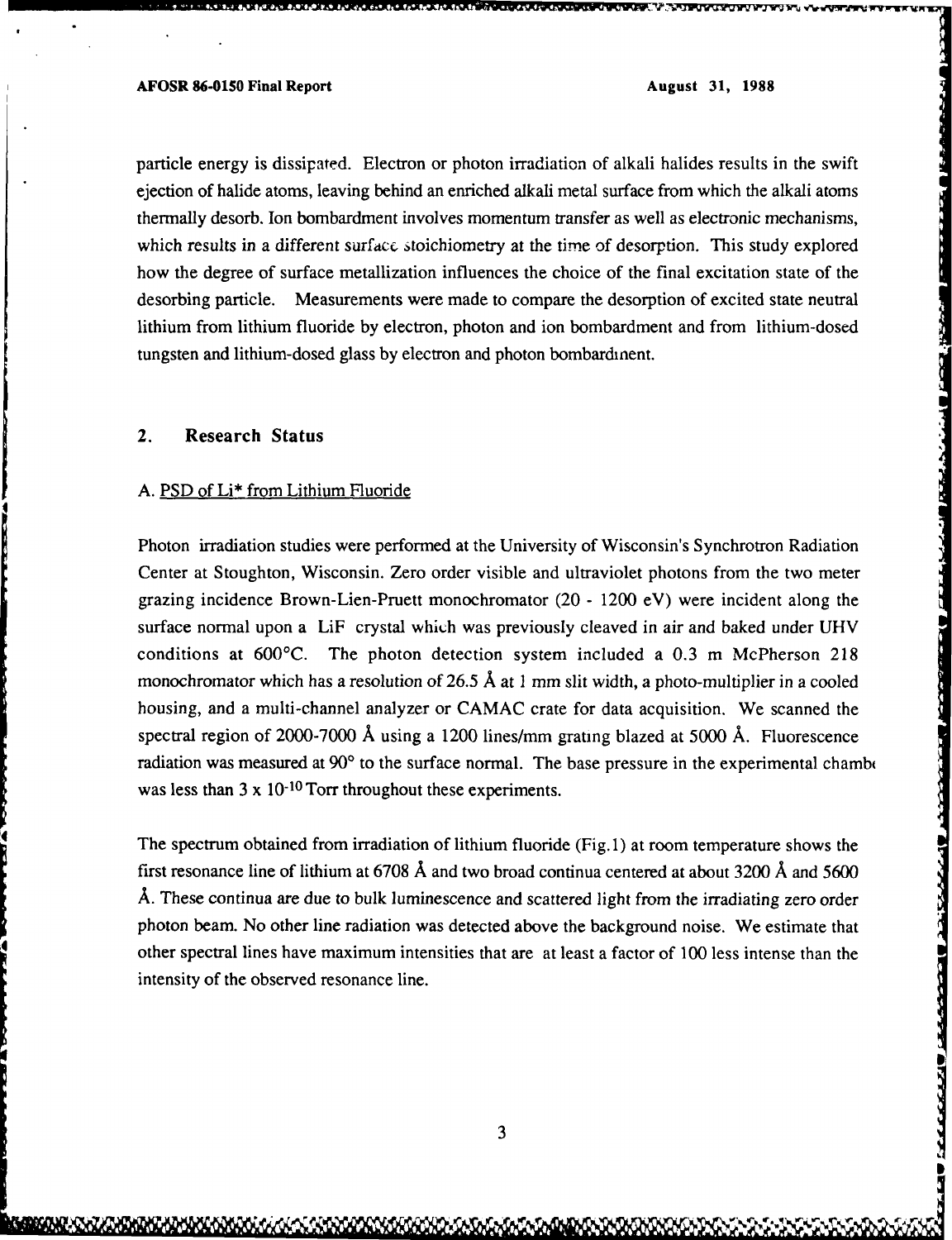

Fig. Fluorescence spectrum from photon irradiation of lithium fluoride

# B. Ion Bombardment of Lithium Fluoride

In further studies, we irradiated a similarly prepared lithium fluoride sample with a 9 keV  $H_2^+$  beam from a Colutron ion source. The de-excitation of the desorbed species from the surface and the bulk luminescence were monitored **by** the signal detection scheme discussed in part A. The ion bombardment was performed at room temperature. Note that in addition to the first resonance line of lithium 6708 **A** (2p-2s) there are lithium lines at 3233 **A** (3p-2s), 4603 **A** (4d-2p) and 6104 **A** (3d-2p). The relative intensities of the excitations originating at  $n\geq 3$  after correcting for detection system efficency are greatly enhanced compared to arc discharge data. This indicates a preferential population of these higher excited states via some unknown mechanism.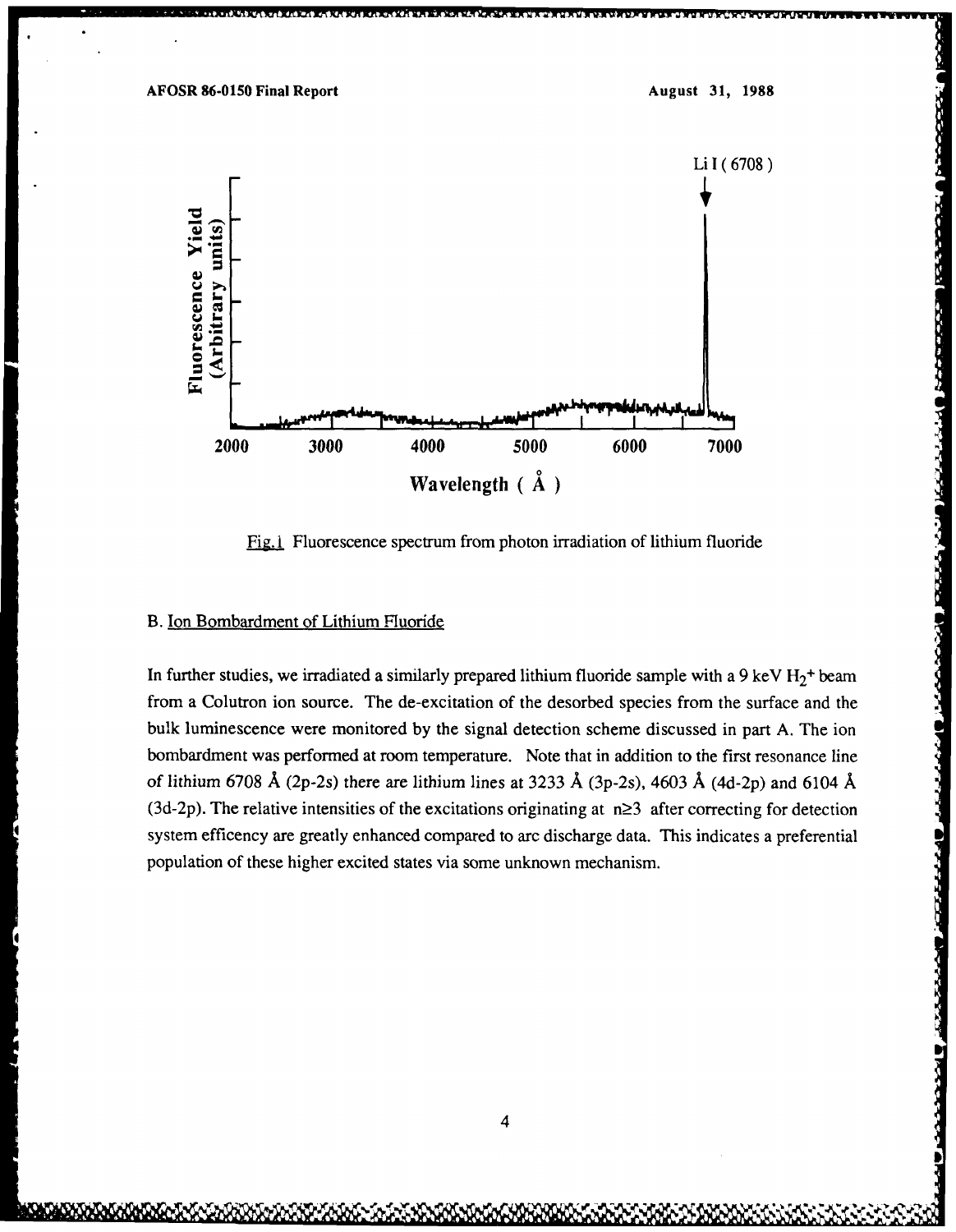

Fig 2. Fluorescence spectrum from 9 keV  $H_2$ <sup>+</sup> bombardment of lithium fluoride

# C. ESD of Li\* from Lithium Fluoride

**SEEBED REPORTS O BESSED BOOTBER** 

It is well known that electron bombardment of alkali halides can desorb generous amounts of excited alkali atoms<sup>2</sup>. A typical optical spectrum taken at room temperature is shown in Fig. 3. Here, a 300 eV electron beam was incident along the surface normal on a single crystal LiF sample which had been cleaved in air and baked under UHV conditions at 600°C. Fluorescence radiation was collected at 90<sup>°</sup> from the surface normal; the ambient pressure was less than 10<sup>-9</sup> Torr. The 6708 **A** lithium resonance line is clearly visible as well as a trace signal of hydrogen Balmer alpha at 6563 **A.** As in the photon irradiation studies, no other excited lithium lines were observed above the background noise; any would have to be at least a factor of 100 weaker than the observed line.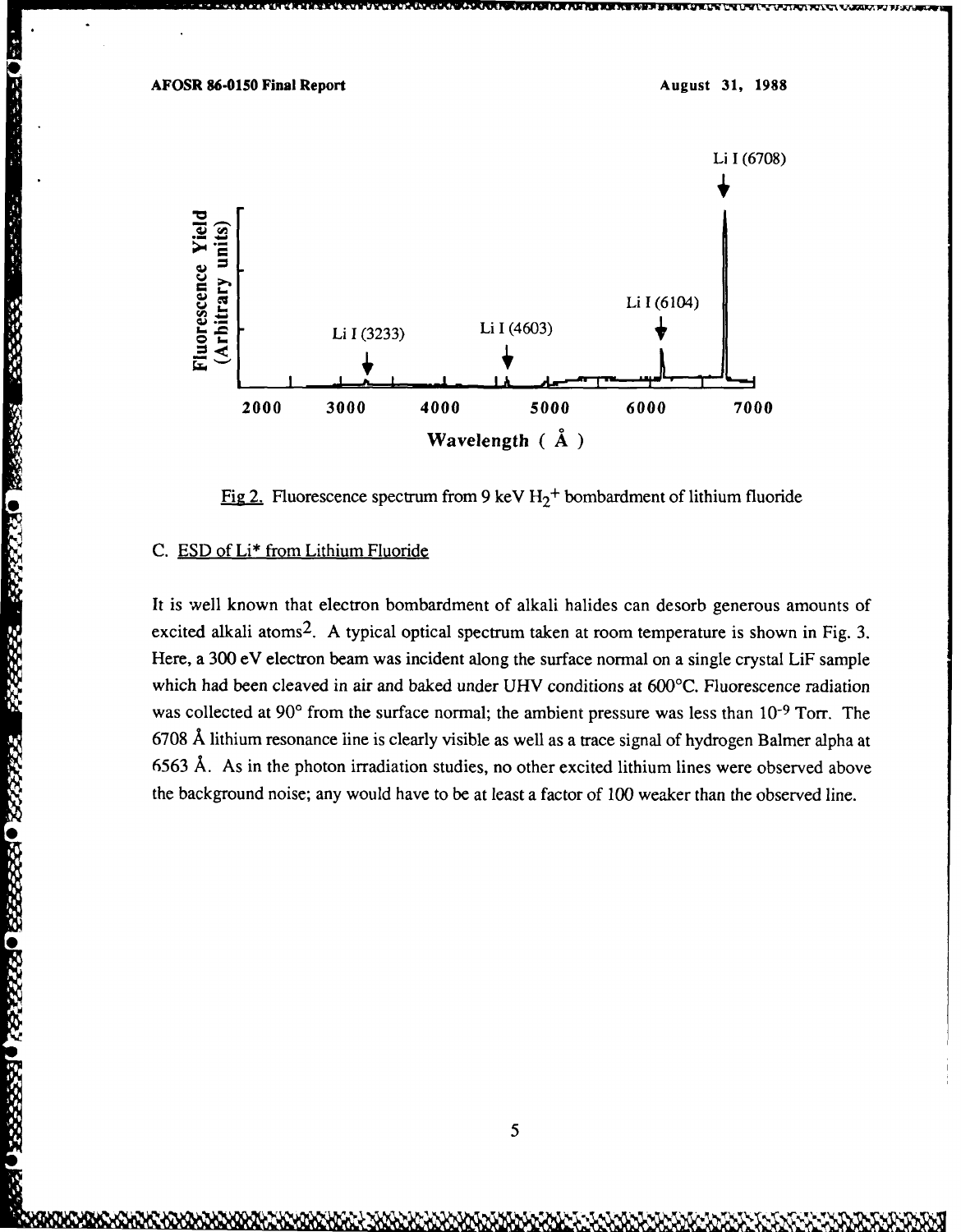

Fig3. Fluorescence spectrum of LiF bombarded with 300 eV electrons

#### D. Lithium Metal Studies

**A PARTICULAR AND A PARTICULAR AND A PARTICULAR AND A PARTICULAR AND A PARTICULAR AND A PARTICULAR AND A PARTICULAR AND A PARTICULAR AND A PARTICULAR AND A PARTICULAR AND A PARTICULAR AND A PARTICULAR AND A PARTICULAR AND** 

We have observed energetic electron and photon induced desorption of excited lithium neutrals from a thickly dosed lithium film, which was possibly contained oxygen. The experimental setup was similar to that described above. In vacuum we dosed a soda- lime glass plate by means of a **SAES** lithium getter. Since the dosed film was opaque (it appeared shiny gray), we conclude from the attenuation length of light in lithium that it had a thickness of at least 1000 **A.** At a pressure of **10-9** Torr we observed electron stimulated desorption of Li\* (6708 **A)** within 5 minutes of deposition. The electron beam current was 80  $\mu$ A and energy 300 eV. Figure 4 shows a fluorescence spectrum taken with the sample at room temperature. The spectrum represents 200 signal integrations over five minutes at 1 mm slit width. Previously observed bulk fluorescence of the glass plate had vanished; the plate is viewed as a mechanical support only. The power density of the electron beam was 10 mW/mm<sup>2</sup> which does not cause appreciable heating or thermal evaporation of the lithium layer.

In another study, we used a tungsten substrate. The base pressure was  $10^{-11}$  Torr, thus the environment was much "cleaner" than that for the study described above. The lithium resonance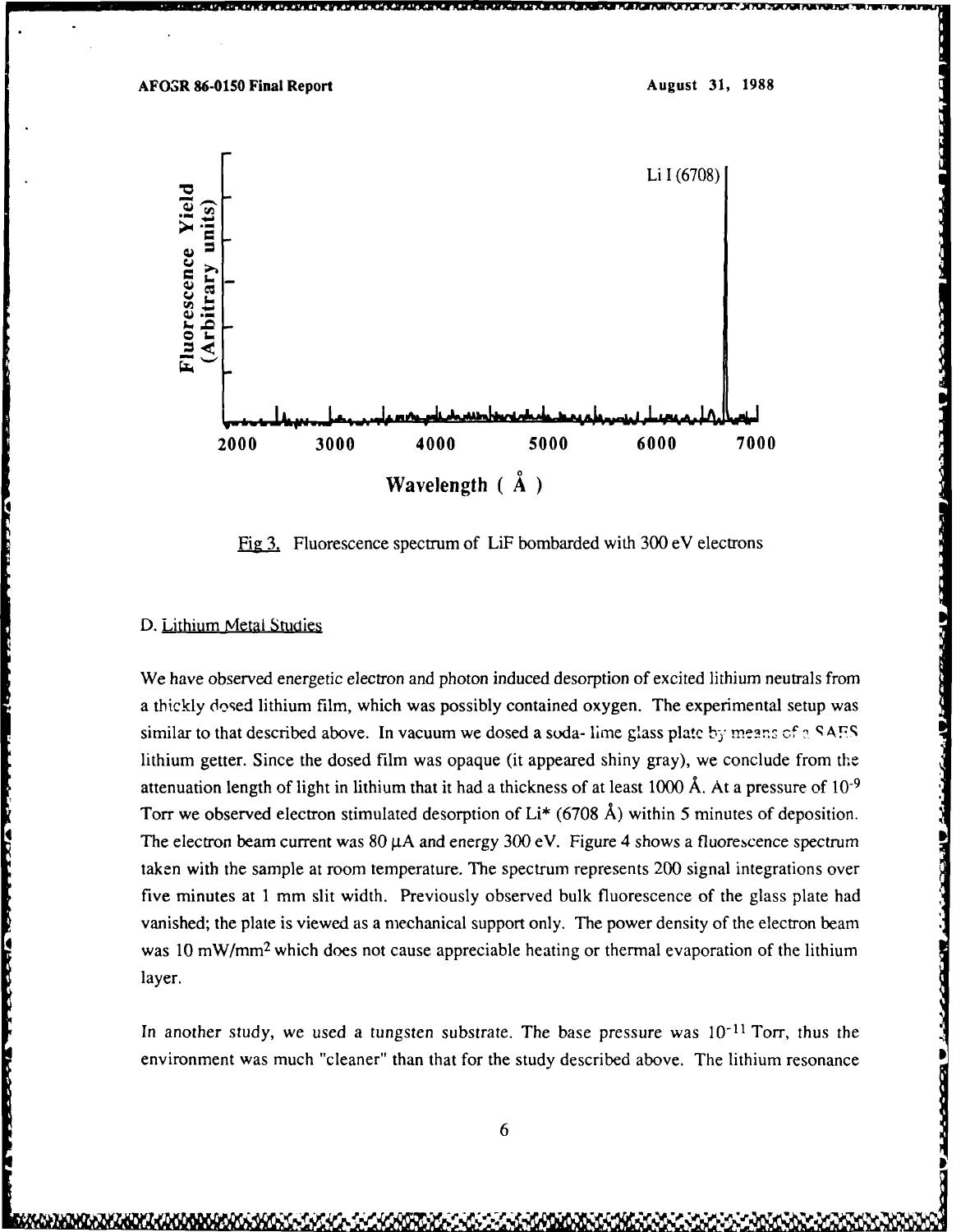kka kalendar (1993) (Kalendar 1993)

line was not seen until several hours after the dosing. Subsequently, zero order synchrotron radiation was used to desorb Li\*. The results show exactly the same characteristics as those for electrons.



**EigA. ESD** of Li\* from a lithium layer dosed on glass

#### **E.** Discussion

In the DIET experiments ( Figs. 1, 3 and 4 ), we observe only the first lithium resonance line. These results contrast with the ion sputtering results of Fig. 2, whcre emissions from higher excited states are observed. We therefore propose the following picture.

**Example 12**<br> **Example 12**<br> **Example 12**<br> **Example 12**<br> **Example 12**<br> **Example 12**<br> **Example 12**<br> **Example 12**<br> **Example 12**<br> **Example 12**<br> **Example 12**<br> **Example 12**<br> **Example 12**<br> **Example 12**<br> **Example 12**<br> **Example 12** It has been well established that the surface does not remain stoichiometric during electron or photon induced desorption of alkali halides at room temperature. The halide atoms desorb much faster leaving behind an alkali enriched surface<sup>3</sup>. In our ESD and PSD studies of LiF, we thus expect to have excited lithium atoms desorbing from a surface enriched with lithium metal by a previously discussed mechanism<sup>4</sup>. In the desorption studies of dosed lithium, excited lithium is also desorbing in the presence ot a mctallic lithium surface. In this case, contamination provides centers of localization for the electronic energy deposited by the incoming electrons or photons leading to desorption of lithium. **0**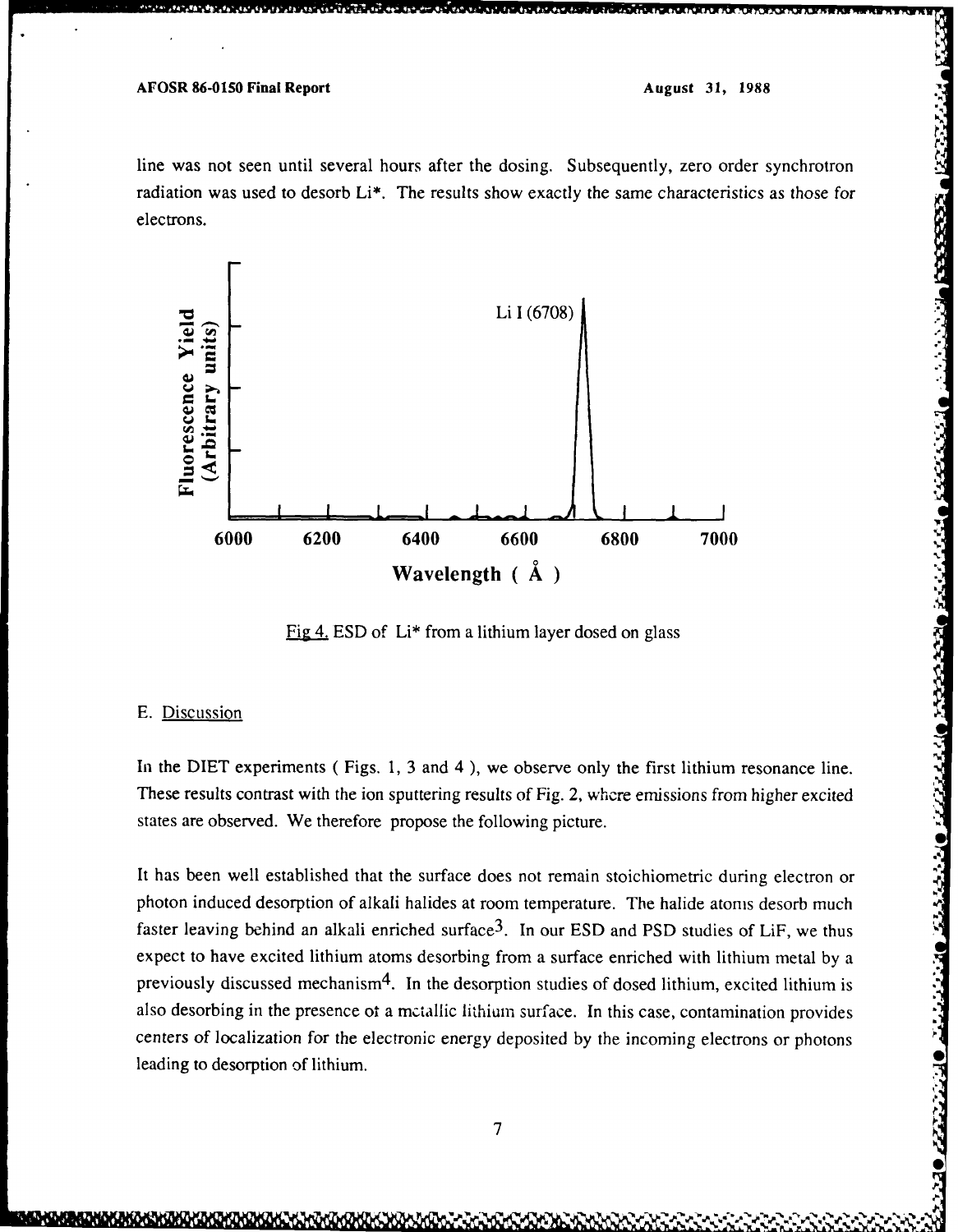まんしんかんの ことかからの リックゲーム

**WARRANTI LOGSWAO JULIA (PARTICALISTA) DE L'ASSOCIO LA CA** 

We now account for the fact that only the 2p-2s transition is observed in the DIET experiments: as Li\* leaves the surface it interacts with the band structure of lithium metal surrounding the desorption site (Fig. 5). Electrons in the 2p level cannot resonantly tunnel to the filled levels of the metal below the Fermi energy. Excitations of Li<sup>\*</sup> to the  $n \ge 3$  levels may resonantly ionize (10<sup>-15</sup>s) faster than de-excitation ( $10^{-9}$ s). Hence, higher transitions are suppressed and we observe only the single 2p-2s line in our spectra.

In contrast to this, we do see higher excited states of lithium upon ion bombardment of LiF. Ion sputtering is much more violent than desorption induced by electronic transitions and proceeds through momentum exchange processes. Under ion bombardment, the surface is more microscopically rugose and a lithium metal band structure will be much less developed. The desorbing Li\* departs with a higher velocity and resonant de-excitation of higher excited states by interaction with the band structure is less probable. Consequently, we are able to observe radiative transitions from the higher excited states of lithium.



Fig. 5. Schematic energy level diagram of a lithium atom near lithium metal.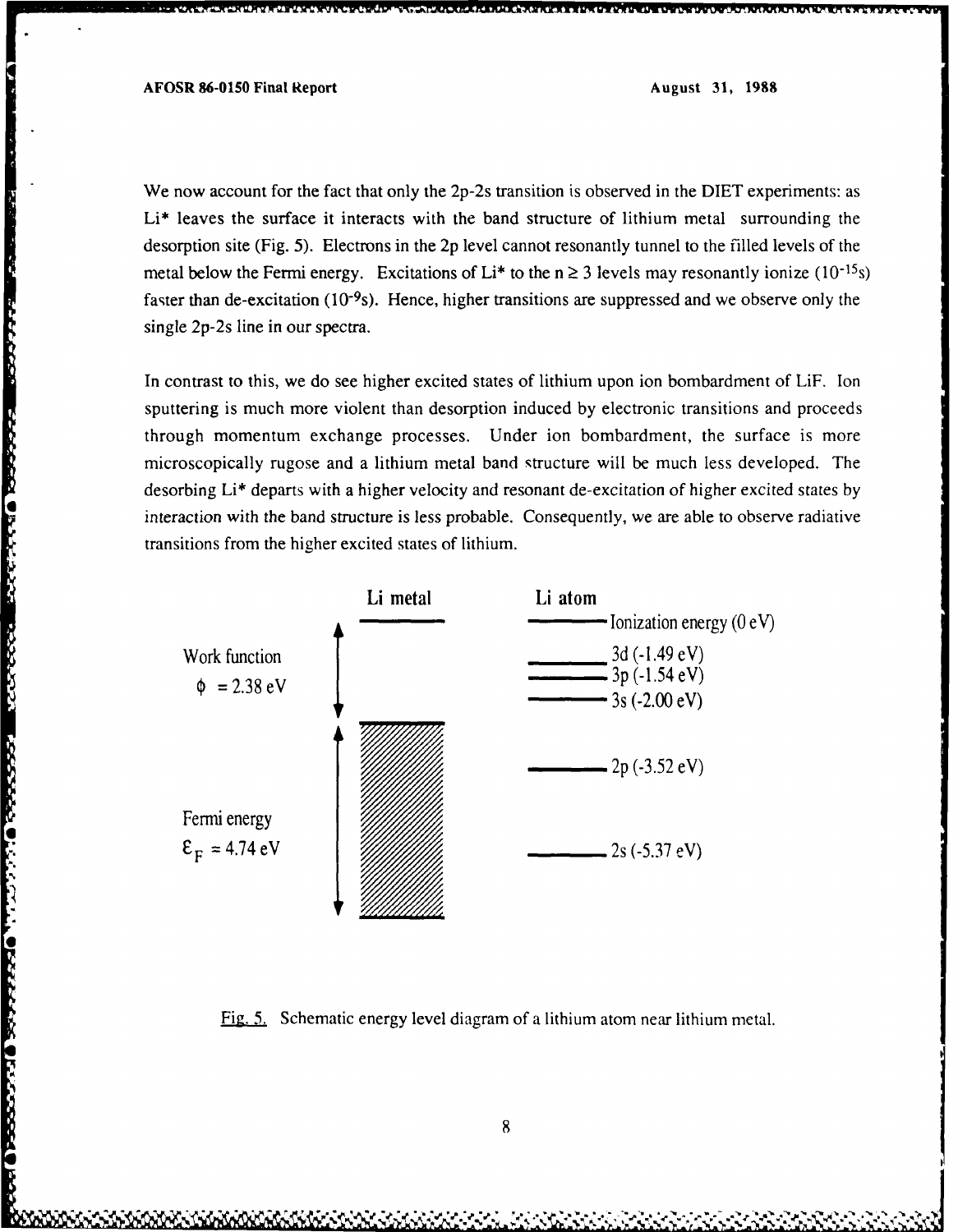#### F. Conclusions

*CONSTRUCTION CONTINUES* 

スキャン じょうこう しょうしょうじょう しいしょうしん いっこう しょうかい アイ・ステーション アイ・ファイン

On the basis of the work performed under this grant, the following conclusions may be made:

(A). It is clear that desorption induced by electrons and photons proceeds by different mechanisms than does desorption induced by ion bombardment, For the ESD and PSD processes occurring at LiF and lithium-dosed surfaces at room temperature, the presence of a metal rich surface provides a channel for de-excitation of excited lithium states which are above the lithium metal Fermi energy. This quenching of the higher excited lithium lines is less likely when the sample is excited by ions<sup>5</sup>.

(B). This research has dramatically pointed out the importance of thin surface layers on the final states of desorbed species. Consequently, theoretical<sup>6,7</sup> and experimental<sup>8-10</sup> work is presently under way to assess the influence of hydrogen and other overlayers on these processes.

(C). The importance of this approach to further understanding of surface reactions in space and damage in optical systems can not be overstated  $11$ . Clearly, this is an instance where fundamental studies have significant impact on recognized national needs.

Further studies will include careful surface analysis of the stoichiometry of lithium fluoride, time dependence, and beam energy dependence during ion, electron and photon irradiation. The ultimate aim of these studies is to characterize the final states of all the desorption products and the extent to which they are influenced by the surface, exciting beam and secondary processes. AFOSR is currently supporting work in these research areas through research contracts.

#### References

- **I.** N.H. Tolk, I.S.T. Tsong, and C.W. White, Analytical Chemistry, **42,** 16 (1977)
- 2. N. H. Tolk, L. C. Feldman, J. S. Kraus, R. J. Morris, T. R. Pian, M. M. Traum and J. C. Tully: in Inelastic Particle-Surface Collisions, ed. by E. Taglauer and W. Heiland (Springer-Verlag, Heidelberg, 1981) p. 112
- 3. P. D. Townsend, R. Browning, D. J. Garlant, J. C. Kelly, A. Mahjoobi, A. J. Michael and M. Saidoh, Radiation Effects, 30, 55 (1976)
- 4. T. R. Pian, N. H. Tolk, M. M. Traum, J. Kraus and W. E. Collins, Surf. Sci., <u>129,</u> 573 (1983)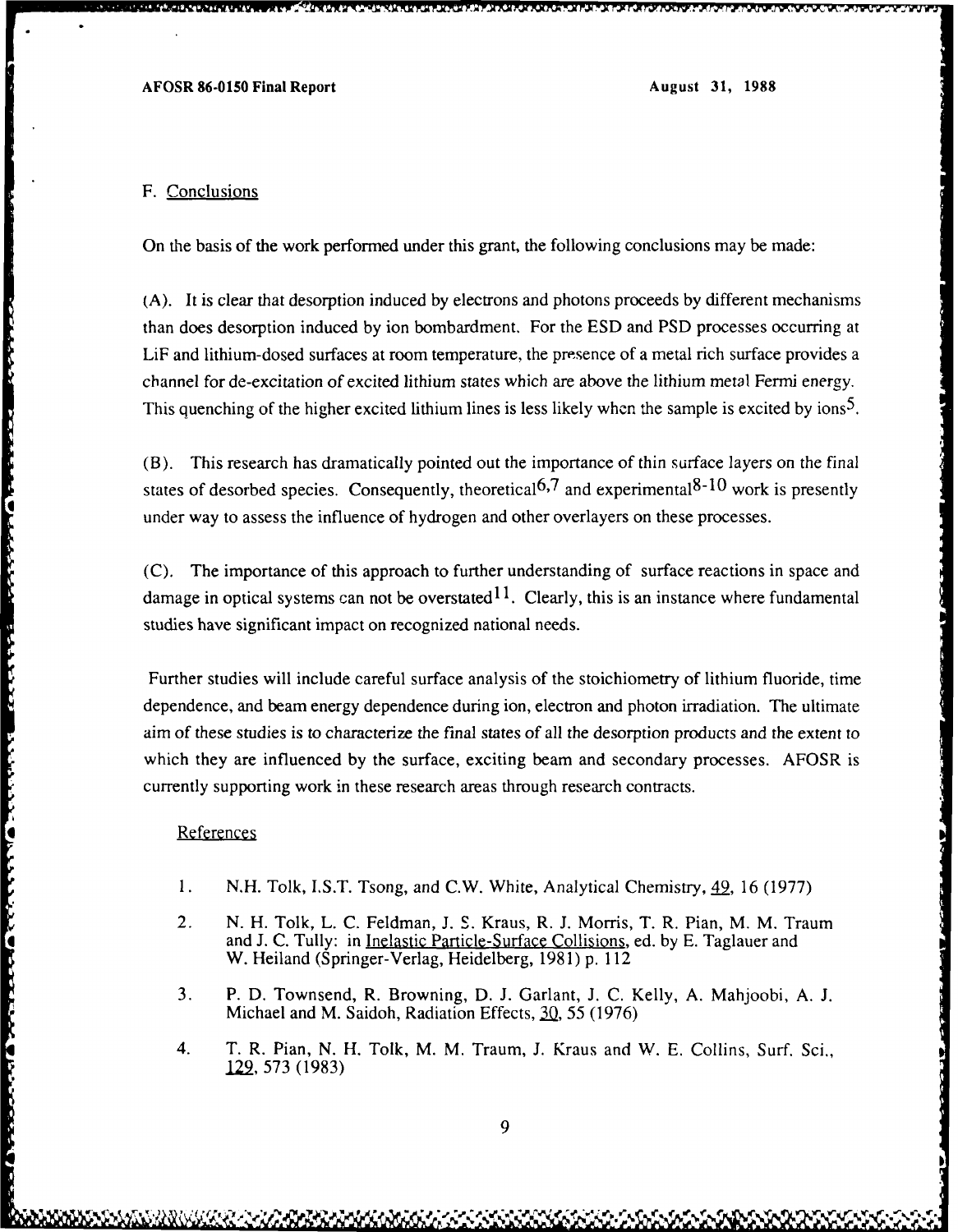**BEACHER** 

research and the contract of the contract of the contract of the contract of the contract of the contract of t

- **5. N.** H. Tolk, R. **G.** Albridge, **A.** V. Barnes, R. F. Haglund, Jr., L. T. Hudson, M. H. Mendenhall, **D.** P. Russell, J. Sarthein, P. M. Savundararaj, and P. W. Wang, in Desorption Induced **by** Electronic Transitions, **DIET 3,** ed. **by** R. Gomer (Springer-Verlag, Berlin, **1988)** p. 284
- **6.** P. Nordlander **and J. C.** Tully, Phys. Rev. Letters 61, **990 (1988)**
- **7.** Y. Wang, P. Nordlander, and **N.** H. Tolk, to be published in the October **1988** issue of **J.** Chem. Phys.
- **8.** R. F. Haglund, Jr., M. H. Mendenhall, **N.** H. Tolk, **G.** Betz, and **11.** Husinsky, Nucl. Instr. and Meth. B32, **321 (1988)**
- **9.** M. Mendenhall, **A.** Barnes, P. Bunton, R. Haglund, L. Hudson, R. Rosenberg, **D.** Russell, **J.** Sarnthein, P. Savurdararaj, **N.** Tolk, and **J.** Tellinghuisen, Chem. Phys. Letters 147, **59 (1988)**
- **10.** L. T. Hudson, **A.** V. Barnes, **N. J.** Halas, R. F. Haglund, M. H. Mendenhall, P. Nordlander, **N.** H. Tolk, Y. Wang, and R. **A.** Rosenberg, in Desorption Induced **by** Electronic Transitions, **DIET 3,** ed. **by** R. Gomer (Springer-Verlag, Berlin, **1988) p.** 274
- **11.** R. F. Haglund, Jr., **SPIE 895, 182 (1988)**

#### **3.** Personnel

Senior personnel employed under this project included, in addition to the PI's: Professors R. Albridge, **J.** Tellinghuisen, and **A.** Barnes; and Drs. **D.** Russel and P. Nordlander. Junior personnel included the following graduate student Research Assistants: D. Harper, P. Savandararaj, M. Shea, and S. Oyog. In addition B. Pruit, W. Zicko, **(7.** Ricafort, T. Peatman, E. Moore, N. Westlake, K. Haglund, V. Salota, D. Kaplan, aid P. Bhorjee were employed at various times as undergraduate research assistants. A collaborative interaction has evolved with personnel from the Institute for General Physics, Technical University, Vienna, Austria. The researchers form Vienna are Drs. Wolfgang Husinsky and Gerhard Betz. A strong theoretical collaboration continues to exist with Dr. John C. Tully of AT&T Bell Laboratories, Murray Hill, New Jersey.

#### **4. Consultative and Advisory Functions** (Norman Tolk)

- Consultant to Institute for Defense Analysis, 1988-
- \* Consultant to Chemistry Division, Los Alamos National Laboratory, 1986-
- Consultant to S-Cubed Corporation
- Consultant to Lockheed Corporation, 1987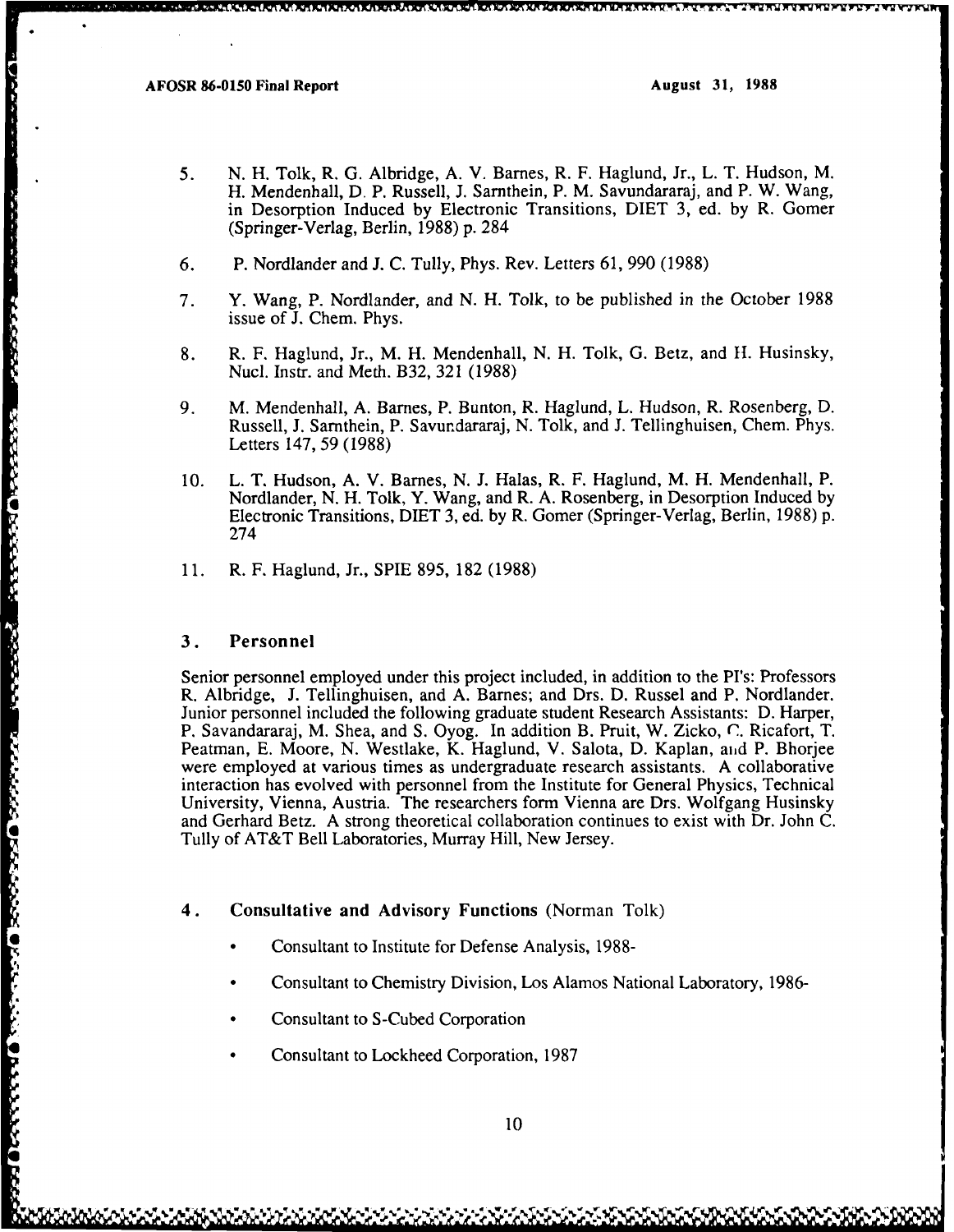- \* Consultant to Acurex Corporation, **1986-**
- \* Consultant to Eaton Corporation, **1987-**

## *5.* Publications

"Erosion and Glow in the Near-Earth Space Environment," R. G. Albridge, R. K. Cole, A. F. Daech, R. F. Haglund, Jr., C. L. Johnson, H. Pois, P. M. Savundararaj, N. H. Tolk, and **J.** Ye, Nuclear Instruments and Methods in Physics Research B 18, 582 (1987)

"Threshold Effects and Time Dependence in Electron- and Photon-Stimulated Desorption," Richard F. Haglund, Jr., Norman H. Tolk, **G.** M. Loubriel, and Richard A. Rosenberg, Nuclear Instruments and Methods in Physics Research B 18, 549 (1987)

"The Vanderbilt University Neutral O-Beam Facility," C. L. Johnson, R. G. Albridge, A. V. Barnes, R. K. Cole, D. J. Dean, R. F. Haglund, Jr., H. Poise, P. M. Savundararaj, N. H. Tolk, **J.** Ye, and Alfred F. Daech, SAMPE Quarterly 18, 2 (January 1987)

"Time Dependence of Desorbed Ground-State Lithium Atoms Following Pulsed-Electron-Beam Irradiation of Lithium Fluoride," T. A. Green, G. M. Loubriel, P. M. Richards, N. H. Tolk, and R. F. Haglund, Jr., Physical Review B 35, 781 (January 1987)

"Optical Phenomena Observed in Low-Energy Ion and Electron Bombardment of Silica Surfaces," H. C. Mogul, R. F. Haglund, R. A. Weeks, D. L. Kinser, N. H. Tolk, and P. Wang, Submitted to Journal of Vacuum Science and Technology A (December 1987)

"Energy Shifts and Broadening of Excited Hydrogen-Atom Levels in the Vicinity of a Metal Surface," P. Nordlander and J. C. Tully, Phys. Rev. Letters 61, 990 (1988)

"Electronic Transitions in Surface and Near-Surface Radiation Effects," R. F. Haglund, Jr., M. H. Mendenhall, N. H. Tolk, G. Betz, and H. Husinsky, Nuclear Instruments and Methods in Physics Research B32, 321 (1988)

"Studies of Surface Chemical Physics Using Nuclear-Spin-Polarized Atomic Beams," R. F. Haglund, Jr., Chem. Rev. 88, 697 (1988)

"Ultraviolet Spectroscopy of CN- in Alkali Halides: Dynamics of the Metastable Triplet State," M. Mendenhall, A. Barnes, P. Bunton, R. Haglund, L. Hudson, R. Rosenberg, D. Russell, J. Sarnthein, P. Savundararaj, N. Tolk, and J. Tellinghuisen, Chem. Phys. Letters 147, 59 (1988)

"PSD of Excited Hydrogen from KCI," L. T. Hudson, A. V. Barnes, N. J. Halas, R. F. Haglund, M. H. Mendenhall, P. Nordlander, N. H. Tolk, Y. Wang, and R. A. Rosenberg, in Desorption Induced by Electronic Transitions, DIET 3, ed. by R. Gomer (Springer-Verlag, Berlin, 1988) p. 274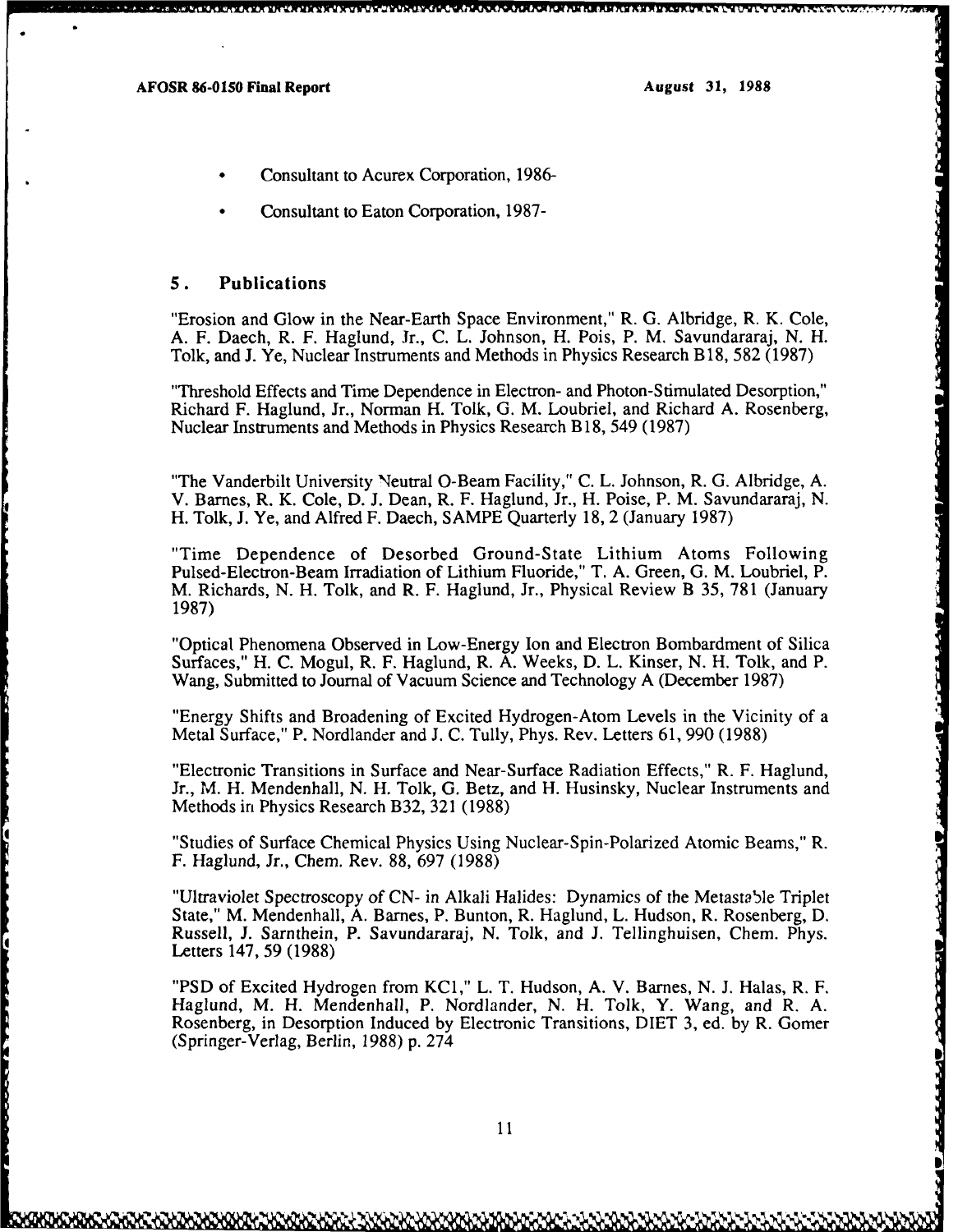**SACTOR DE ESCACES** 

**RDCK** 

**PARTIES** 

"Optical Radiation from Electron, Photon and Heavy Particle Bombardment of Lithium Fluoride and Lithium-Dosed Surfaces," N. H. Tolk, R. G. Albridge, A. V. Barnes, R. F. Haglund, Jr., L. T. Hudson, M. H. Mendenhall, D. P. Russell, J. Sarnthein, P. M. Savundararaj, and P. W. Wang, in Desorption Induced by Electronic Transitions, DIET 3, ed. by R. Gomer (Springer-Verlag, Berlin, 1988) p. 284

"Long Lifetime of Bulk Luminescence Observed in Spectrosil Glasses Under Electron Bombardment," P. W. Wang, R. F. Haglund, Jr., L. T. Hudson, D. L. Kinser, M. H. Mendenhall, N. H. Tolk, and R. A. Weeks, in Desorption Induced by Electronic Transitions, DIET 3, ed. by R. Gomer (Springer-Verlag, Berlin, 1988) p. 289

"Intracavity Optical Damage Due to Electrons, Ions and Ultraviolet Photons," R. F. Haglund, Jr., Proceedings of the Society of Photo-Optical Instrumentation Engineers 895, 182 (1988)

"Extended Huckel Theory for Ionic Molecules and Solids: An Application to Alkali Halides," Y. Wang, P. Nordlander, and N. H. Tolk, to be published in the October 1988 issue of J. Chem. Phys.

"Competition Between Bulk and Surface Excitations in Photon-Stimulated Desorption of Li\* from LiF," R. F. Haglund, Jr., A. V. Barnes, M. H. Mendenhall, N. H. Tolk, L. Hudson, and D. A. Ramaker, to be submitted to Physical Review Letters (1988)

#### **6.** Papers Presented at Meetings, **Conferences, Seminars, Etc.**

"Dynamical Responses to Light in Crystalline and Polymeric *I* laterials," R. F. Haglund, Jr., Abstract submitted to the ONR FEL Contractors Meeting (M<sub>ay</sub> 1987)

"Energy Shifts and Broadening of Excited H Levels in the Vicinity of a Metal Surface," P. Nordlander and J. C. Tully, AT&T Bell Laboratories Abstract (1988)

"Anamalies in the Velocity Distributions of Excited Metal Atoms Sputtered from Metals and Their Oxides," G. Betz, P. Wurz, W. Husinsky, H. Stori, B. Strehl, E. Wolfrum, N. H. Tolk, P. Nordlander, and R. F. Haglund, Jr., Abstract (1988)

"Intracavity Optical Damage Due to Electrons, Ions and Ultraviolet Photons," R. F. Haglund, Jr., Proceedings of the Society of Photo-Optical Instrumentation Engineers 895, 182 (1988)

"Defects-Enhanced Luminescence in Silicas Stimulated by 50 eV Synchrotron Photons," P. W. Wang, R. F. Haglund, Jr., L. Hudson, D. L. Kinser, N. H. Tolk, R. A. Weeks, Abstract submitted to the 32nd Annual International Technical Symposium on Optical and Optoelectronic Applied Science and Engineering, San Diego, CA (August 1988)

"Electronic Processes at Surfaces" N. H. Tolk, Physics Colloquium, University of Florida, Gainesville, 1/27/86